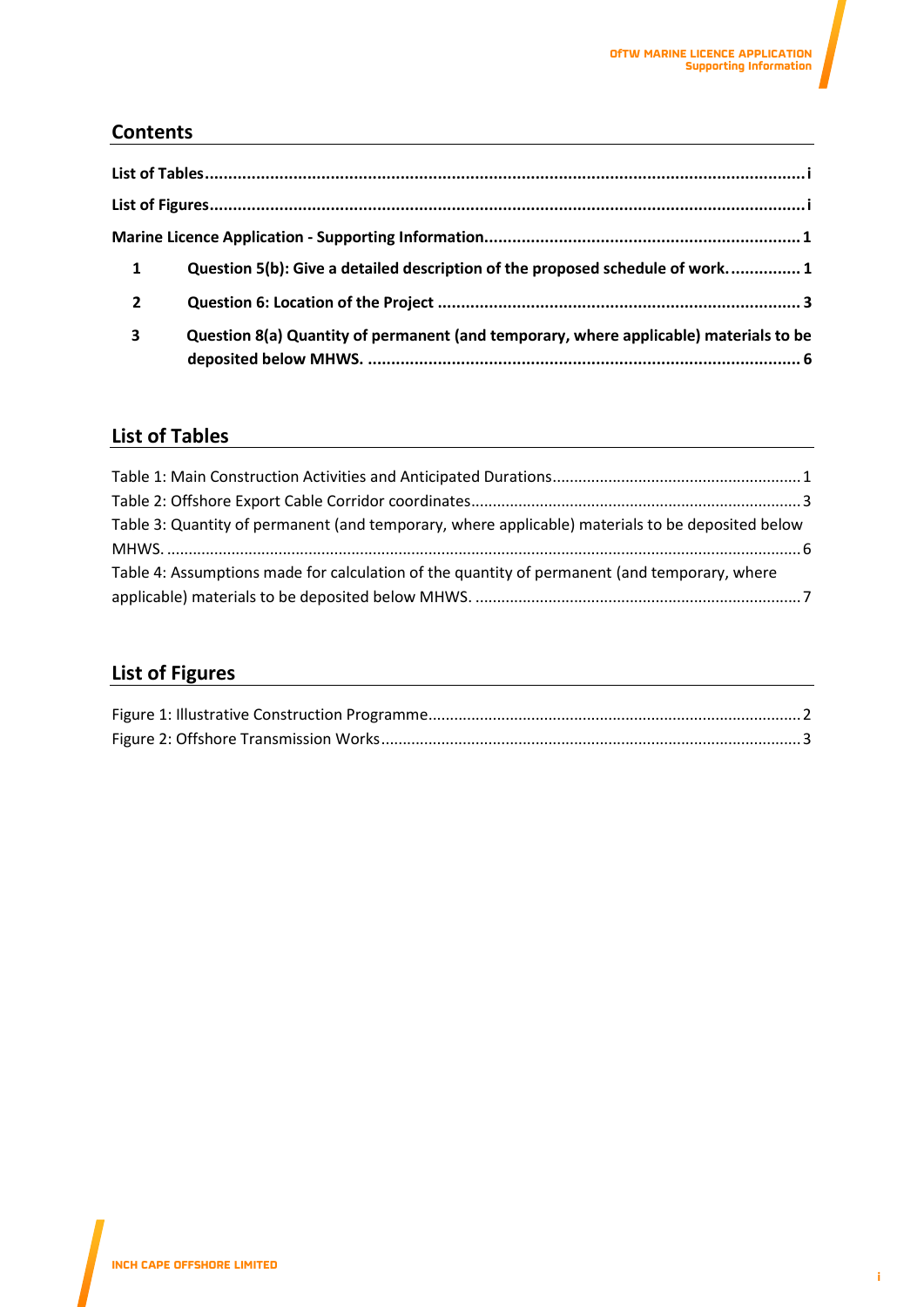## <span id="page-1-0"></span>**Marine Licence Application - Supporting Information**

## <span id="page-1-1"></span>**1 Question 5(b): Give a detailed description of the proposed schedule of work.**

1 A detailed construction programme will be developed as design and procurement activities progress. The construction activities are expected to start in 2016 and work will occur over approximately four years. Activities may not be continuous and the sequence of activities may change. Engineering and procurement activities will precede the construction phase. The main construction activities, associated with the Offshore Transmission Works and Wind Farm, and their anticipated durations are outlined in Table 1 below. Activities wholly or partially associated with the Offshore Transmission Works have been highlighted in bold. An illustrative activity bar chart is shown in Figure 1 below.

| <b>Main Construction Activity</b>                                  | <b>Anticipated Duration</b> |  |
|--------------------------------------------------------------------|-----------------------------|--|
| Pre-construction surveys and investigation                         | 6 months                    |  |
| Foundation installation and associated site<br>preparation         | 2 years                     |  |
| Inter-array cable installation                                     | 2 years                     |  |
| Installation of Substructures                                      | 2 years                     |  |
| Installation and commissioning of WTGs                             | 2 years                     |  |
| Installation<br>οf<br>and<br>commissioning<br>meteorological masts | 2 months                    |  |
| Installation and commissioning of OSPs                             | 3 months                    |  |
| Export cable installation (excluding intertidal)                   | 9 months                    |  |
| Intertidal cable installation                                      | 6 months                    |  |

### <span id="page-1-2"></span>**Table 1: Main Construction Activities and Anticipated Durations**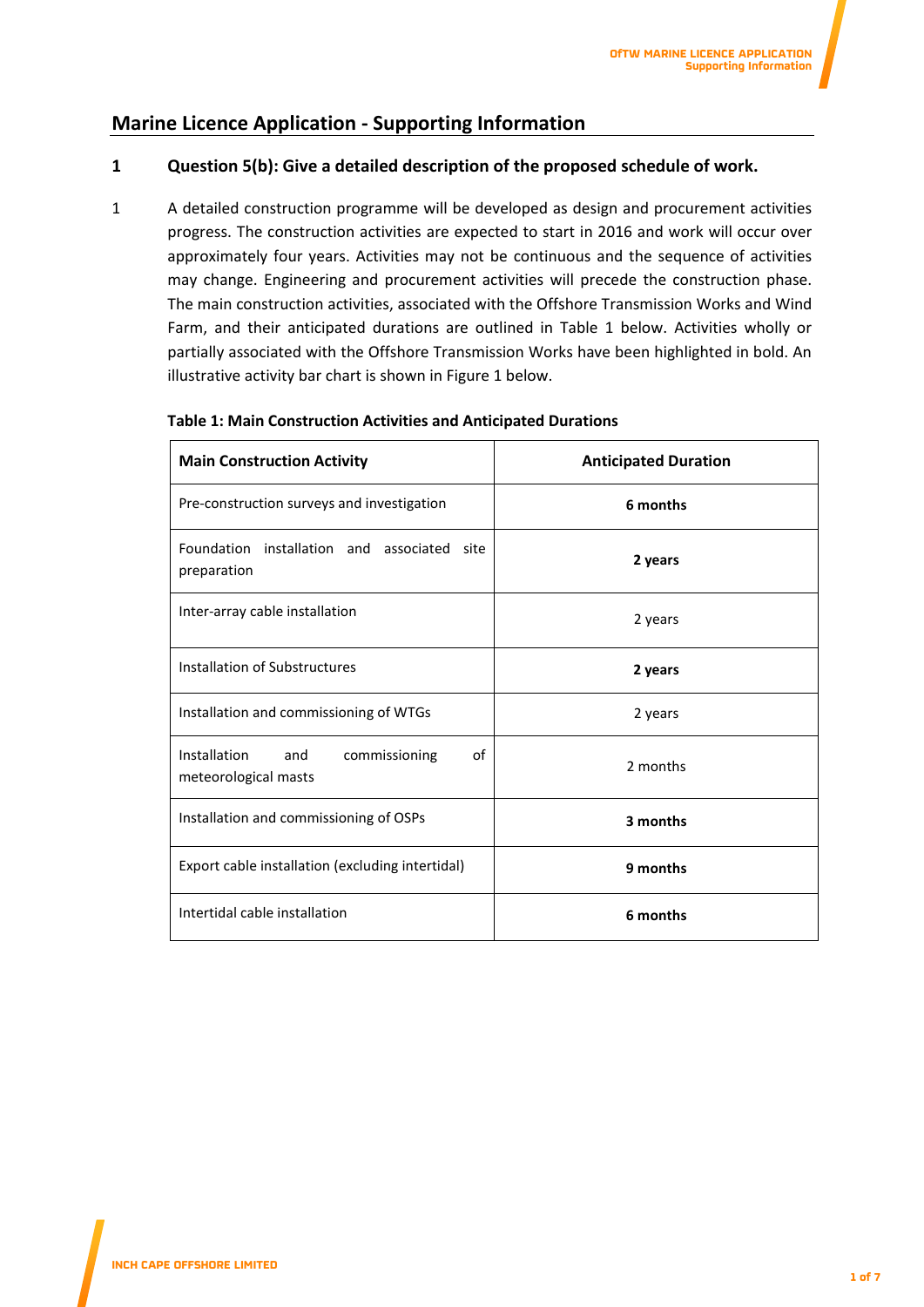### <span id="page-2-0"></span>**Figure 1: Illustrative Construction Programme**

#### Inch Cape Offshore Wind Farm Project **Illustrative Construction Programme**



All durations are shown as windows for illustration. Activities will not be continuous during these windows. Overall durations may increase or decrease and the sequence may change. Start and finish dates may change.

- 2 Where a number of activities are expected to occur concurrently the implications of such overlaps have been considered in the appropriate chapters of this ES (see Inch Cape Offshore Limited Environmental Statement).
- 3 The nature of offshore work requires operations to be planned on a 24 hours, seven days a week basis, however work will not be continuous over the whole construction programme. All of the above durations are subject to change which may arise, for example, from weather, site conditions, equipment lead times and supply programmes, sequential work requirements, and logistical issues.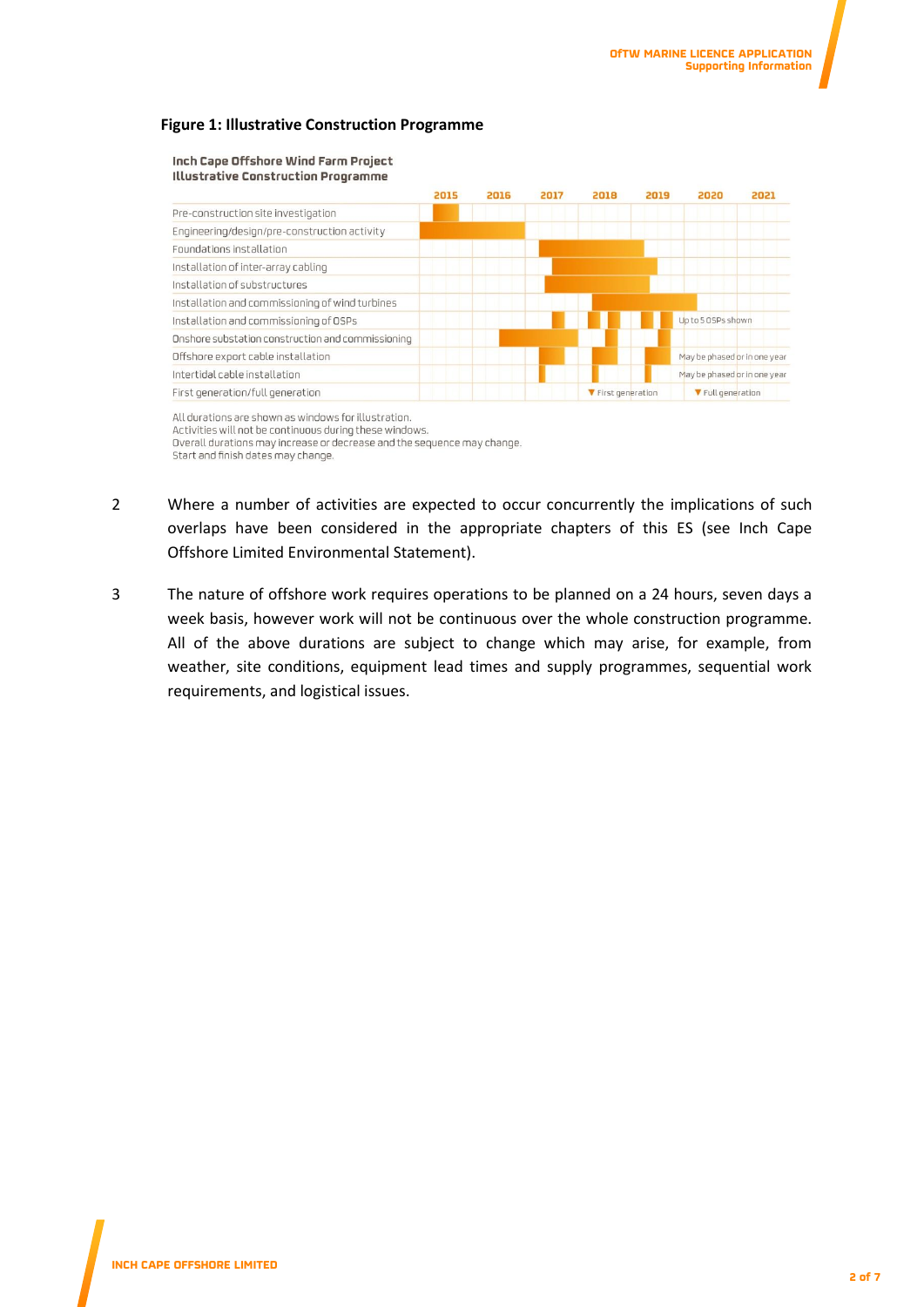## <span id="page-3-0"></span>**2 Question 6: Location of the Project**

4 Figure 2 presents the location of the Offshore Transmission Works for the Inch Cape Offshore Wind Farm. The coordinates of the boundary of the Offshore Export Cable, in which the Offshore Transmission Works will take place, are listed in Table 2.

## **Figure 2: Offshore Transmission Works**

<span id="page-3-2"></span>

### <span id="page-3-1"></span>**Table 2: Offshore Transmission Works location coordinates**

| Map ID | Latitude (Degrees,<br>minutes, decimal<br>minutes) | Longnitude<br>(Degrees,<br>minutes, decimal<br>minutes) | UTM30N X<br>(Metres) | UTM30NY<br>(Metres) |
|--------|----------------------------------------------------|---------------------------------------------------------|----------------------|---------------------|
| 1      | 56" 35.678' N                                      | 2" 10.138' W                                            | 551030.83            | 6272572.71          |
| 2      | 56" 35.039' N                                      | 2" 9.502' W                                             | 551695.53            | 6271394.72          |
| 3      | 56" 28.632' N                                      | 2" 10.002' W                                            | 551327.93            | 6259504.04          |
| 4      | 56" 27.796' N                                      | 2" 2.839' W                                             | 558702.82            | 6258048.70          |
| 5      | 56" 26.892' N                                      | 2" 2.814' W                                             | 558752.07            | 6256371.62          |
| 6      | 56" 25.339' N                                      | 2" 7.558' W                                             | 553914.93            | 6253426.82          |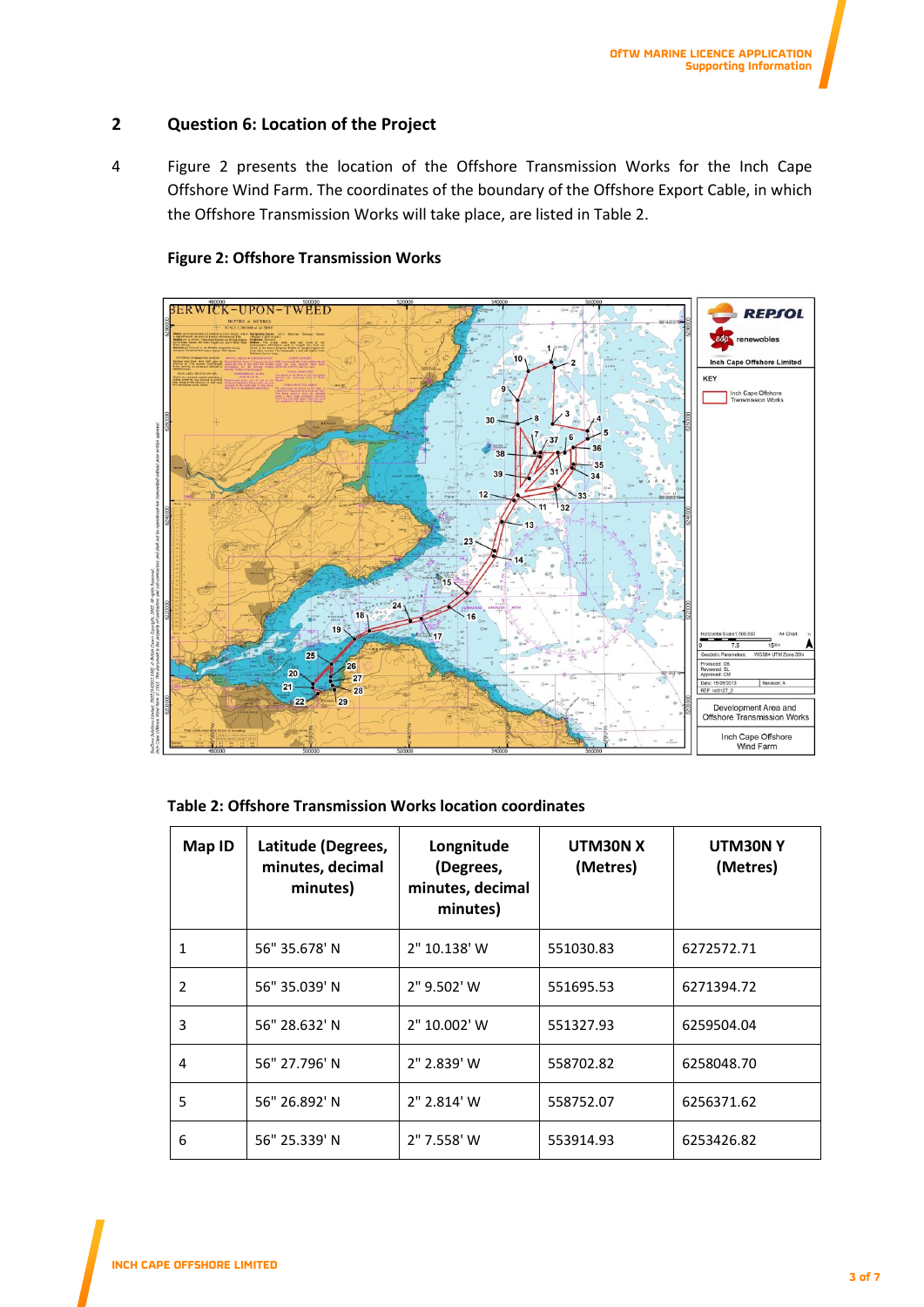| Map ID         | Latitude (Degrees,<br>minutes, decimal<br>minutes) | Longnitude<br>(Degrees,<br>minutes, decimal<br>minutes) | UTM30N X<br>(Metres) | UTM30NY<br>(Metres) |
|----------------|----------------------------------------------------|---------------------------------------------------------|----------------------|---------------------|
| $\overline{7}$ | 56" 25.381' N                                      | 2" 13.808' W                                            | 547488.31            | 6253426.79          |
| 8              | 56" 28.695' N                                      | 2" 17.228' W                                            | 543908.47            | 6259537.81          |
| 9              | 56" 31.383' N                                      | 2" 17.178' W                                            | 543908.51            | 6264523.50          |
| 10             | 56" 34.660' N                                      | 2" 14.929' W                                            | 546148.24            | 6270627.93          |
| 11             | 56" 20.542' N                                      | 2" 17.382' W                                            | 543906.77            | 6244411.96          |
| 12             | 56" 19.950' N                                      | 2" 18.145' W                                            | 543131.83            | 6243304.57          |
| 13             | 56" 17.534' N                                      | 2" 20.674' W                                            | 540568.96            | 6238798.46          |
| 14             | 56" 13.640' N                                      | 2" 22.520' W                                            | 538729.65            | 6231557.11          |
| 15             | 56" 9.403' N                                       | 2" 27.965' W                                            | 533163.81            | 6223650.09          |
| 16             | 56" 7.854' N                                       | 2" 31.684' W                                            | 529333.72            | 6220749.64          |
| 17             | 56" 6.551' N                                       | 2" 37.407' W                                            | 523418.75            | 6218295.41          |
| 18             | 56" 5.191' N                                       | 2" 48.060' W                                            | 512383.53            | 6215726.15          |
| 19             | 56" 4.222' N                                       | 2" 51.061' W                                            | 509274.84            | 6213920.92          |
| 20             | 55" 59.130' N                                      | 2" 59.580' W                                            | 500436.61            | 6204465.36          |
| 21             | 55" 58.693' N                                      | 2" 59.595' W                                            | 500420.74            | 6203655.74          |
| 22             | 55" 58.033' N                                      | 2" 58.586' W                                            | 501471.47            | 6202432.04          |
| 23             | 56" 14.191' N                                      | 2" 22.259' W                                            | 538990.05            | 6232582.31          |
| 24             | 56" 6.271' N                                       | 2" 39.609' W                                            | 521138.54            | 6217764.52          |
| 25             | 56" 1.414' N                                       | 2" 55.765' W                                            | 504399.93            | 6208705.50          |
| 26             | 55" 59.971' N                                      | 2" 55.951' W                                            | 504208.61            | 6206027.50          |
| 27             | 55" 59.426' N                                      | 2" 56.006' W                                            | 504152.29            | 6205016.94          |
| 28             | 55" 58.955' N                                      | 2" 55.600' W                                            | 504575.47            | 6204144.19          |
| 29             | 55" 58.470' N                                      | 2" 55.182' W                                            | 505011.77            | 6203244.39          |
| 30             | 56" 28.695' N                                      | 2" 17.228' W                                            | 543908.47            | 6259537.81          |
| 31             | 56" 25.349' N                                      | 2" 9.011' W                                             | 552421.20            | 6253426.81          |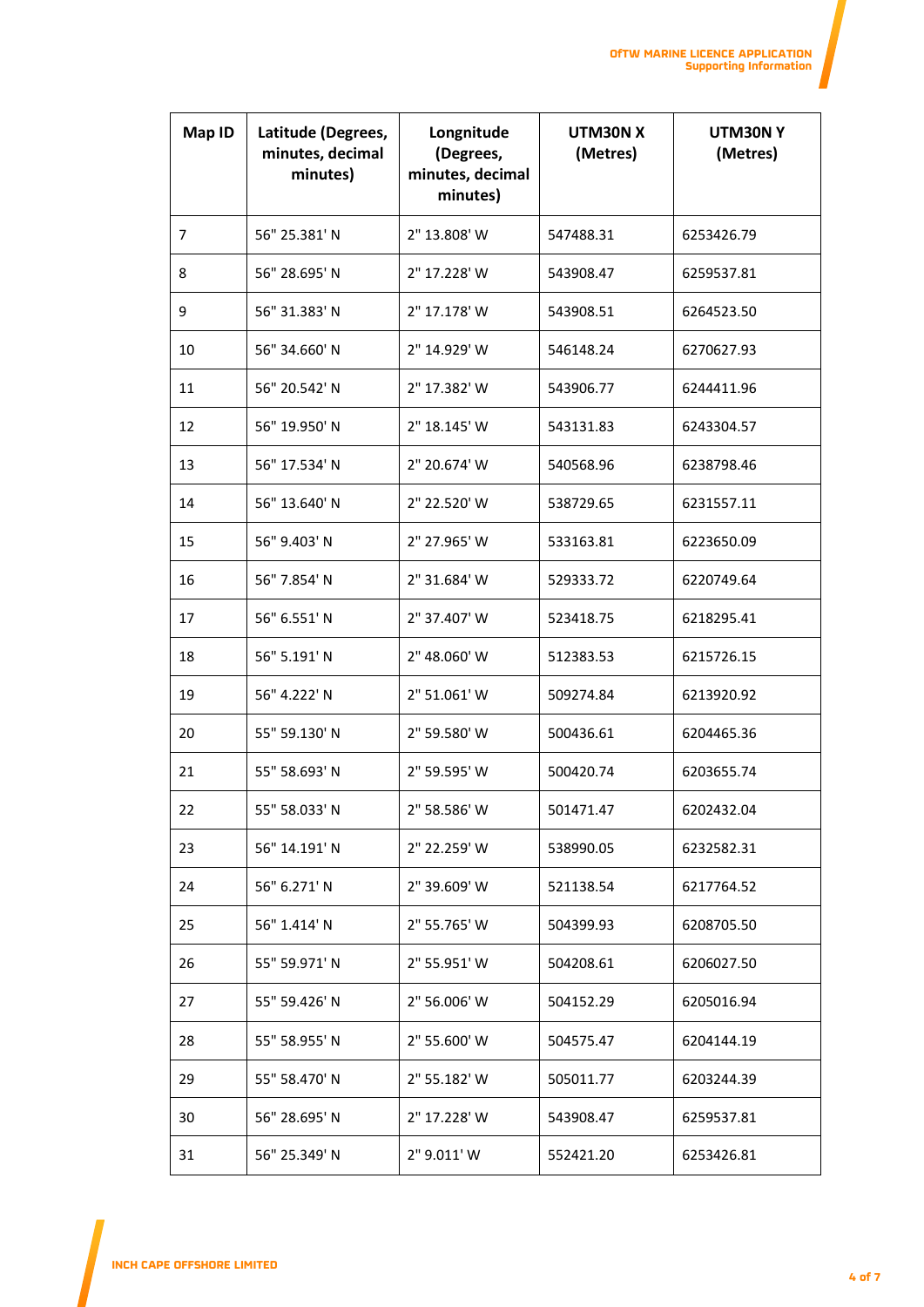| Map ID | Latitude (Degrees,<br>minutes, decimal<br>minutes) | Longnitude<br>(Degrees,<br>minutes, decimal<br>minutes) | UTM30N X<br>(Metres) | UTM30NY<br>(Metres) |
|--------|----------------------------------------------------|---------------------------------------------------------|----------------------|---------------------|
| 32     | 56" 21.240' N                                      | 2" 9.649' W                                             | 551858.06            | 6245795.89          |
| 33     | 56" 21.586' N                                      | 2" 8.919' W                                             | 552601.60            | 6246446.49          |
| 34     | 56" 23.595' N                                      | 2" 6.096' W                                             | 555459.59            | 6250210.67          |
| 35     | 56" 23.994' N                                      | 2" 5.839' W                                             | 555715.18            | 6250954.21          |
| 36     | 56" 25.909' N                                      | 2" 5.818' W                                             | 555690.19            | 6254507.58          |
| 37     | 56" 25.373' N                                      | 2" 12.535' W                                            | 548797.25            | 6253426.88          |
| 38     | 56" 24.910' N                                      | 2" 12.704' W                                            | 548633.96            | 6252567.15          |
| 39     | 56" 22.433' N                                      | 2" 14.945' W                                            | 546379.46            | 6247945.44          |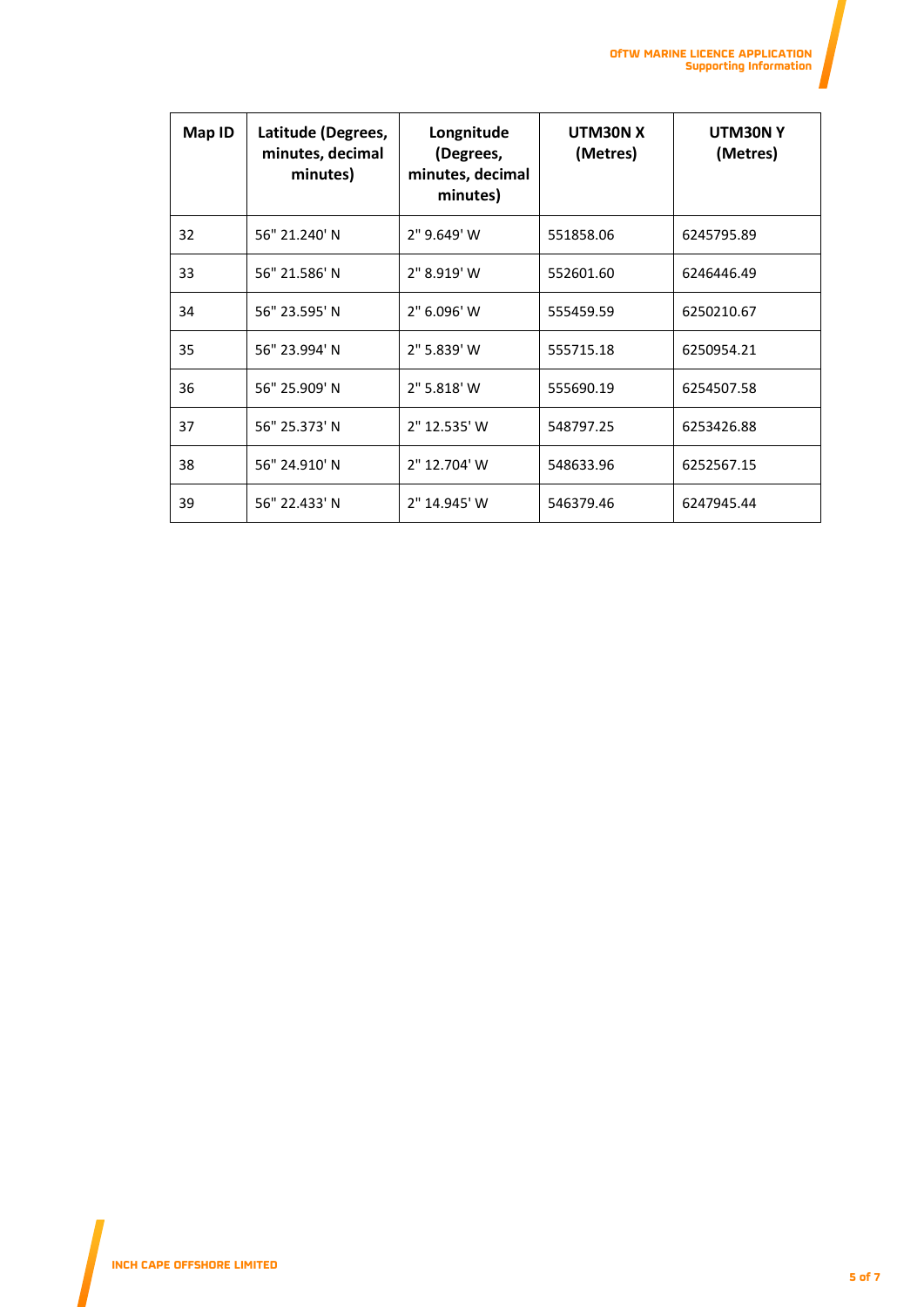# <span id="page-6-0"></span>**3 Question 8(a) Quantity of permanent (and temporary, where applicable) materials to be deposited below MHWS.**

5 Table 3 presents the quantity of materials, for the offshore transmission works to be deposited below MHWS. The assumptions used to calculate these values are presented in Table 4.

<span id="page-6-1"></span>

| Table 3: Quantity of permanent (and temporary, where applicable) materials to be |  |
|----------------------------------------------------------------------------------|--|
| deposited below MHWS.                                                            |  |

<span id="page-6-2"></span>

| <b>Type of Deposit</b>         | <b>Nature of Deposit</b><br>(P = Permanent, T =<br>Temporary) | <b>Deposit Quantity</b>                                                                                                                                                                      |  |
|--------------------------------|---------------------------------------------------------------|----------------------------------------------------------------------------------------------------------------------------------------------------------------------------------------------|--|
| Steel/Iron                     | P                                                             | If Steel Framed Substructures = approx.<br>31,000 Tonnes<br>If Gravity Base Substructures = approx.<br>9,250 Tonnes                                                                          |  |
| Timber                         | N/A                                                           | N/A                                                                                                                                                                                          |  |
| Plastic/Synthetic              | P                                                             | 11,000 $m2$                                                                                                                                                                                  |  |
| Concrete                       | P                                                             | If Steel Framed Substructures = approx.<br>400m <sup>3</sup><br>If Gravity Base Substructures = approx.<br>35,000 $m3$                                                                       |  |
| Silt                           | N/A                                                           | N/A                                                                                                                                                                                          |  |
| Sand                           | P                                                             | If Gravity Base Substructures = approx.<br>150,000m <sup>3</sup>                                                                                                                             |  |
| Stone/Rock/Gravel              | P                                                             | Size range = $15 - 200$ mm<br>If Steel Framed Substructures = approx.<br>34,000 Tonnes<br>If Gravity Base Substructures = approx.<br>73,000 Tonnes<br>Cables = approx. $422,200 \text{ m}^3$ |  |
| Concrete<br>bags/mattresses    | P                                                             | No. = approx. 1000<br>Dimensions: 6 x 3 x 0.3 m<br>Volume = approx. $4,800 \text{ m}^3$                                                                                                      |  |
| Cable                          | P                                                             | Length approx. 480,000m                                                                                                                                                                      |  |
| Other (please describe below): |                                                               |                                                                                                                                                                                              |  |
| N/A                            |                                                               |                                                                                                                                                                                              |  |